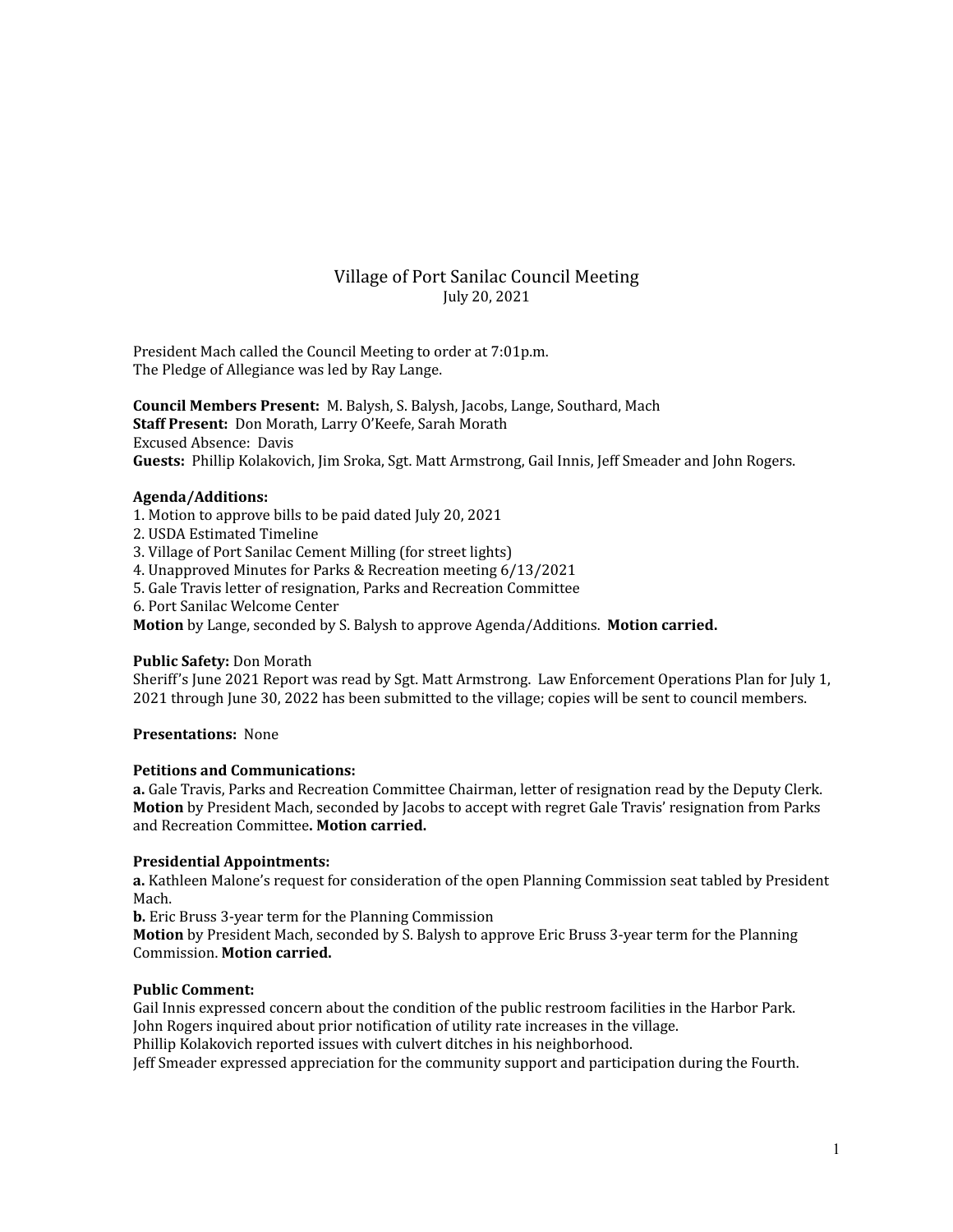# **Council Meeting Minutes July 20, 2021**

#### **New Business:**

**a.** Fee Schedule

O'Keefe highlighted the changes to the fee schedule and explained that it has been several years since many categories have been updated; the version presented was reviewed by the Finance Committee. **Motion** by Southard, seconded by M. Balysh to accept the Annual Fee Schedule for 2021-2022 as presented.

## **Roll Call Vote:**

M. Balysh yes, S. Balysh yes, Jacobs yes, Lange yes, Southard yes, Mach yes. **Motion carried.**

## **Previous Business:** None

#### **Bills:**

**a. Motion** by M. Balysh, seconded by Jacobs to approve bills **PAID** dated 7/20/2021 in the amount of \$26,769.09. **Motion carried.**

**b. Motion** by Jacobs, seconded by Southard to approve bills **TO BE PAID** dated 7/21/2021 in the amount of \$5,522.36. **Motion carried.**

## **Minutes:**

**Motion** by S. Balysh, seconded by Jacobs to approve the July 6, 2021 Council Meeting Minutes as presented. **Motion carried.**

## **Business Manager:** Larry O'Keefe

**a.** USDA Estimated Timeline

O'Keefe reviewed the estimated timeline submitted by Rowe Engineering. Lexington is going through a similar process to increase their capacity. Some of their capacity issues may impact the timeframe for inclusion of Port Sanilac to their system.

**b**. Village of Port Sanilac Cement Milling (for street lights)

O'Keefe described how the existing street light bases will need to be removed and cleaned up for eventual replacement with new street lights. Martin Concrete Contracting has inspected the lights and have provided an estimate which is significantly lower than the cost DTE would charge for the same work. **Motion** by President Mach, seconded by Lange to move forward with the Finance Committee's recommendation for the street light project with DTE as lighting supplier and Martin Concrete as mill and fill sub-contractor. **Motion carried.**

**c.** Welcome Center

O'Keefe addressed the status of the Welcome Center which has been closed due to the COVID-19 restrictions. He is looking into opening the Welcome Center soon; first priority is getting the Harbor Park facilities open for use this coming weekend. If that goes well, attention will be turned toward the Welcome Center. Possibility of hiring a professional cleaning service to maintain the Welcome center.

# **Deputy Clerk:** Sarah Morath

**a**. Applications for Clerk's Position

Four individuals have submitted resumes. Ad in Sanilac County News will run one more week, with deadline of July 28, 2021. President Mach expects the timeline for reviewing resumes and scheduling interviews to be mid-August with a report back to Council at the August 17, 2021 meeting.

#### **Parks and Recreation:** No meeting in July.

**a.** Unapproved Minutes for June 13, 2021 meeting